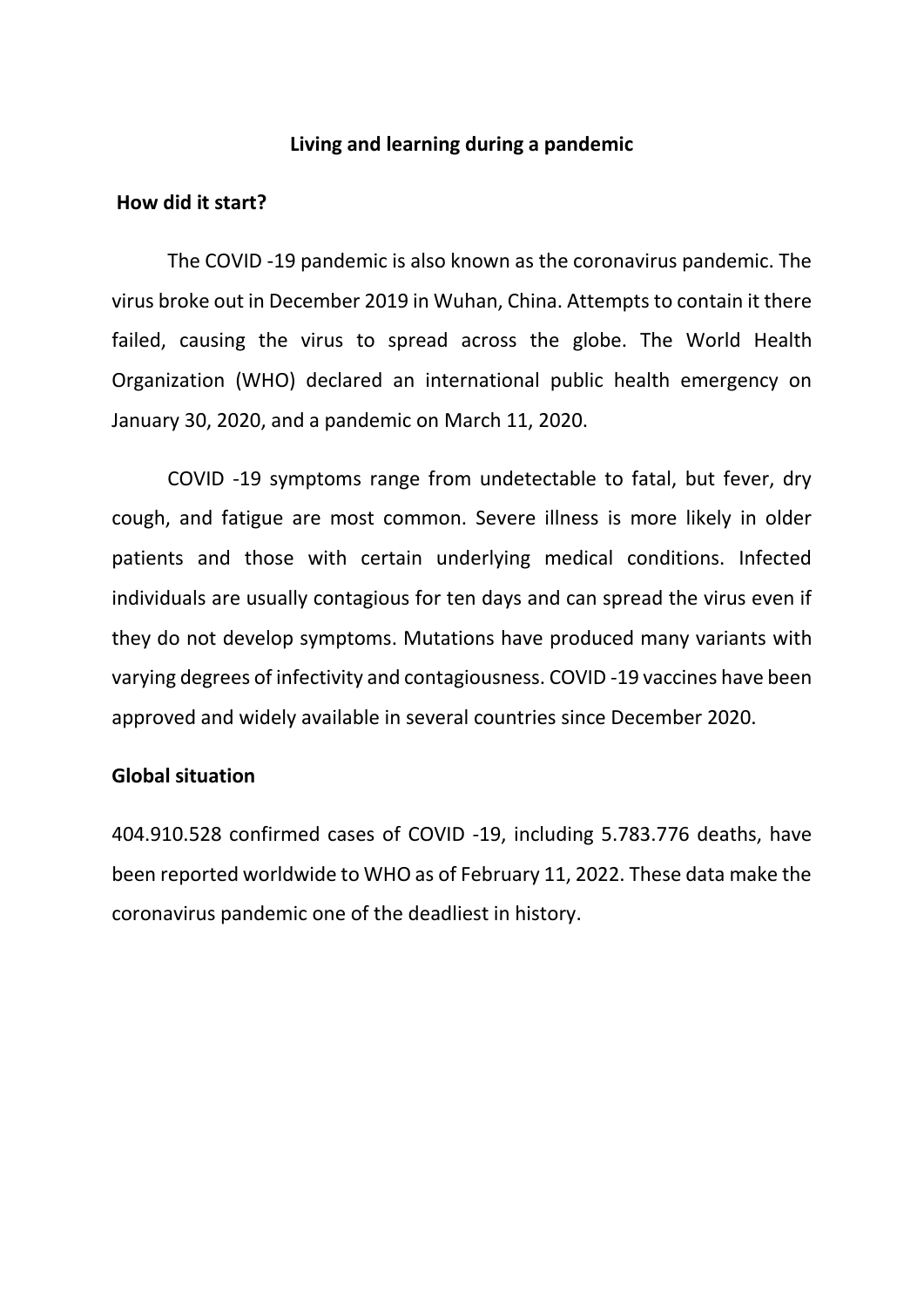

Figure 1: Global situation with Covid - confirmed cases and deaths.

Source[: https://covid19.who.int/](https://covid19.who.int/)

# **Pandemic in Croatia**

The first confirmed case of coronavirus in Croatia occurred on 25 February 2020, and because many people commute daily between Istria and Italy, the Government of the Republic of Croatia decided on March 13, 2020, to close kindergartens, primary and secondary schools, and on 16 March universities, to prevent the spread of COVID -19.

26 January 2022, was the peak of a coronavirus pandemic. There were 11812 confirmed cases of COVID -19. As of 11 February, our country has 998,463 cases and 14,281 deaths.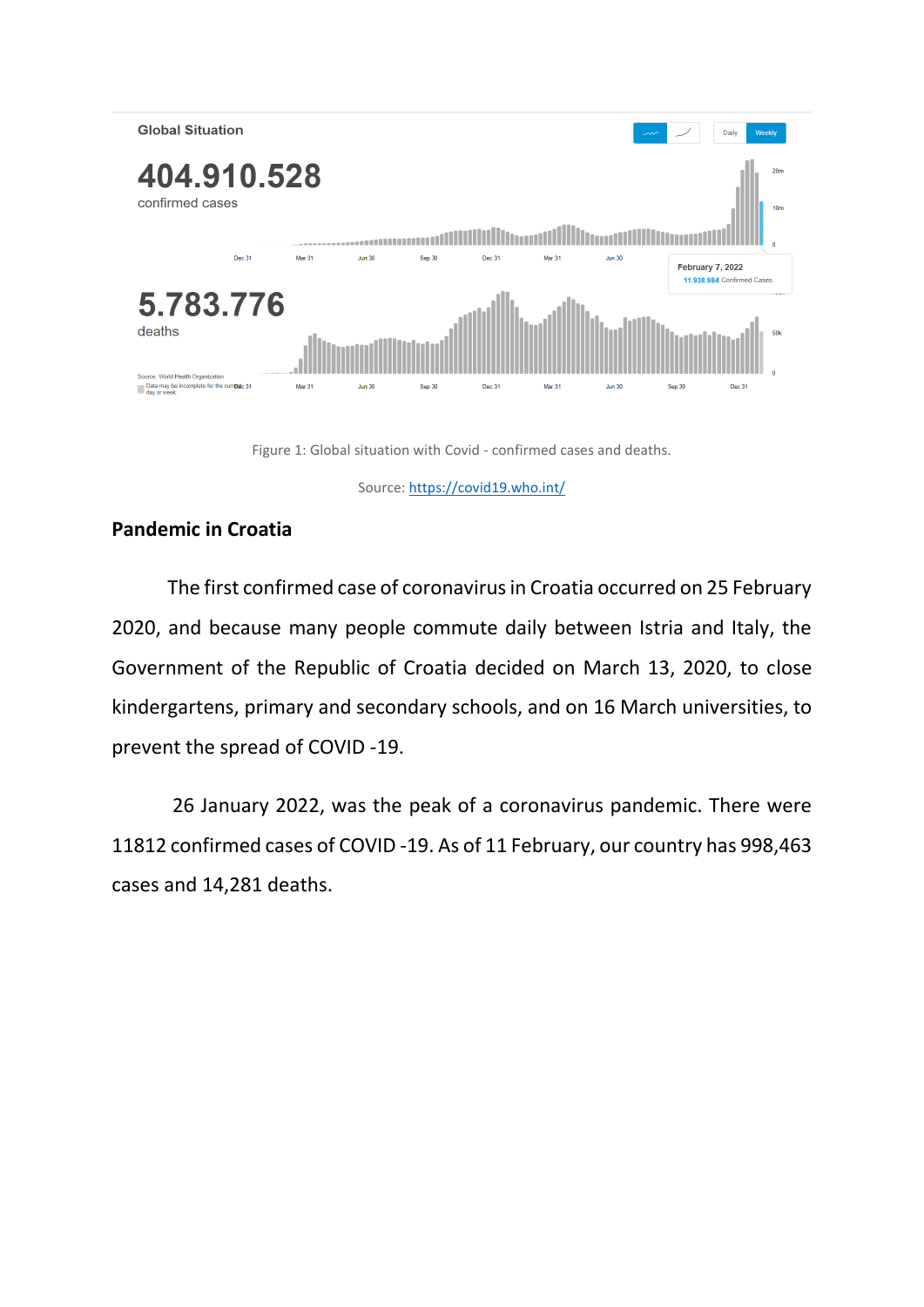

Figure 2: Daily number of cases (smoothed with the 7-day moving average) and number of deaths from the beginning of the pandemic to 11 February 2022.

Source[: https://worldhealthorg.shinyapps.io/covid/](https://worldhealthorg.shinyapps.io/covid/)

#### **How do we live and learn during a pandemic?**

The COVID -19 forced schools around the world to close. Globally, over 1.2 billion children are not in the classroom. As a result, education has changed dramatically. Across the country, students are struggling to focus and retain information in distance learning, and many feel they are learning less than in years past. We all know the downsides of online education: problems concentrating on the screen for long periods, technological issues like internet connectivity, and many parents worrying about their children's health when they spend so many hours in front of a screen.

Although distance education has many disadvantages, there are also many advantages. First of all, it provides teachers with an efficient way to deliver lessons to students. They can use various resources such as videos, PDFs, and podcasts as part of their lesson plans. Also, students can participate in lessons from any location and through a learning management system. With so many options and resources, lessons can be personalized in many ways.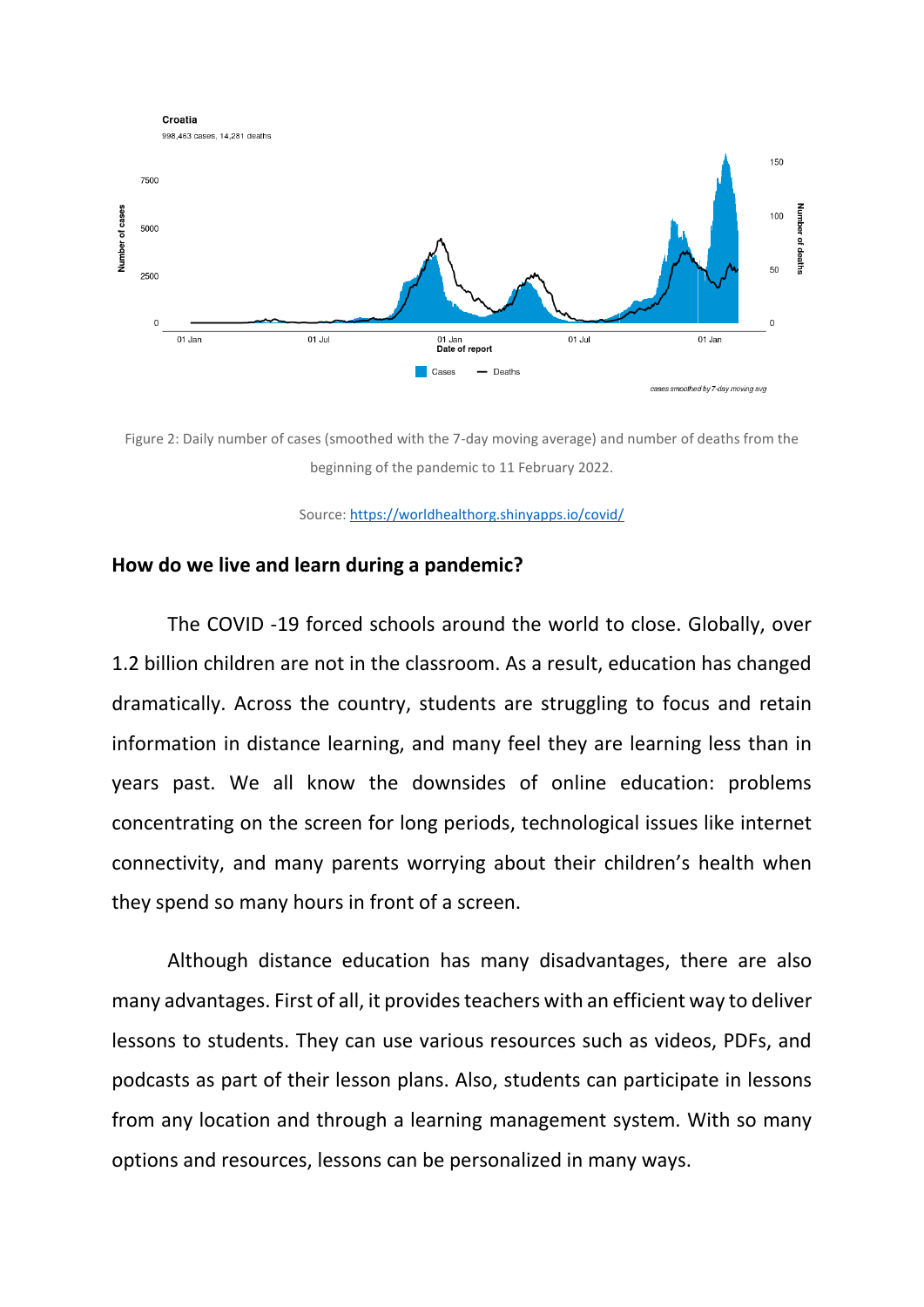We surveyed students (181 respondents) and parents (242 respondents) about online instruction and the situation in general. The survey was conducted in April and May 2021, after a year of teaching mostly online.

The most frequently mentioned difficulties with this type of teaching were technical problems and understanding the teaching material. Parents were concerned about monitoring progress and the consequences this would have on children's development and education. Students agreed with the problems already mentioned and added that they were overwhelmed with assignments and exams. However, many positive aspects of online education were also mentioned, such as the effort, accessibility and understanding on behalf of teachers, development of students' digital skills and independence, convenience, timesaving, less concern about possible infections, etc. Parents and students themselves noticed changes in behaviour. They stated they were less likely to be sad, anxious, angry, and helpless, but more likely to be tired, tense or nervous.

When the school first closed, we were in grade 8 and we were sad because we could not see our friends, hang out, or enjoy ourselves. But the main problem was that our school did not have a great platform for online classes at that time, so we lost a whole lot in terms of learning. And then we had to take a big step when we got into high school. The teachers put pressure on us because we did not have enough knowledge from elementary school. We just arrived and online classes started again, a new program, new teachers, and online exams. Everything was new for us, a new school, new people, new ways of teaching and learning methods. Starting high school is a big step for anyone, but at the time of the Coronavirus, it was even harder. Teachers thought it was hard to talk to us in front of the screens, and they thought we did not listen to them. We